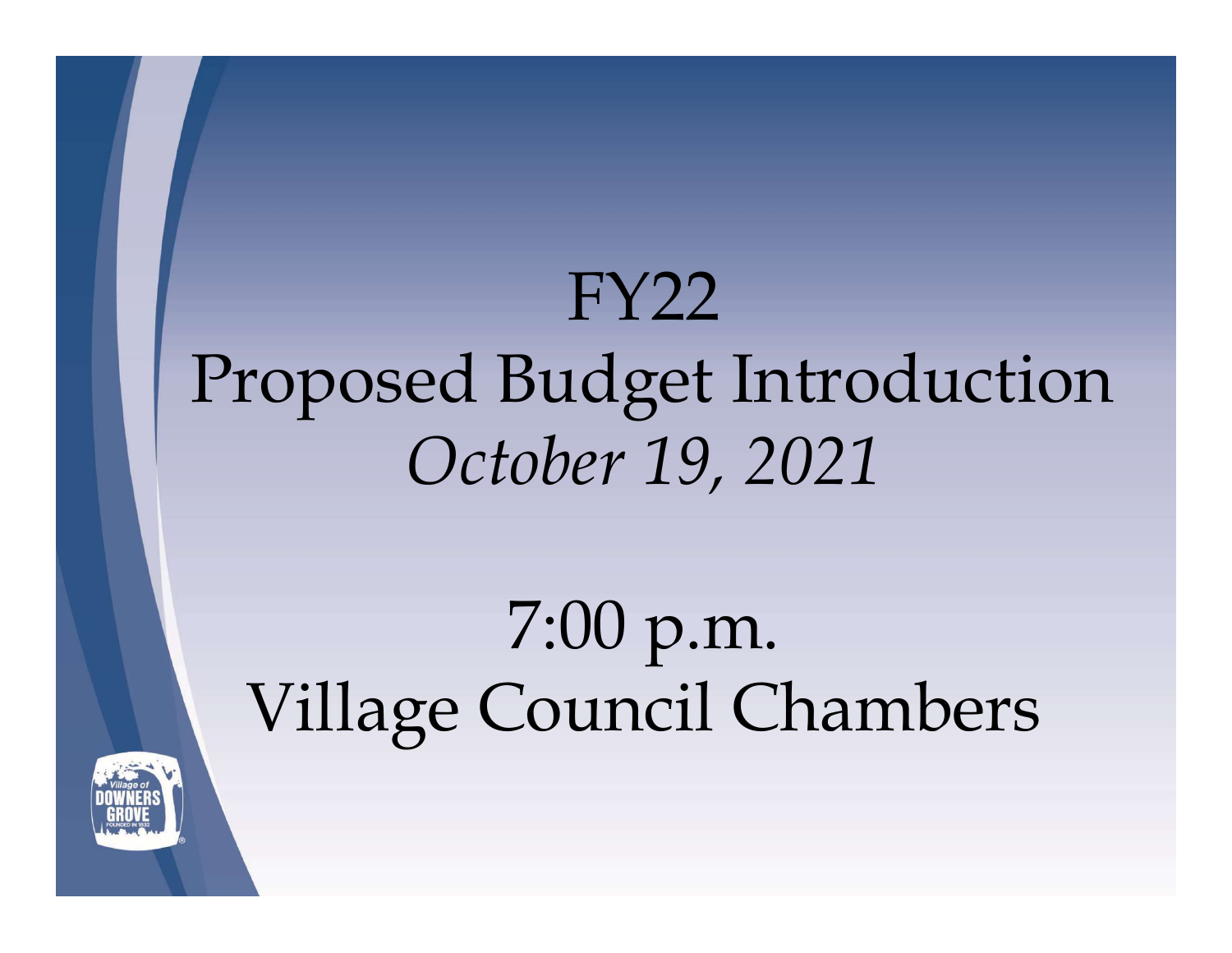#### Today's Agenda

- 
- 1. Welcome<br>2. Long-Range Plan Recap
- Today's Agenda<br>1. Welcome<br>2. Long-Range Plan Recap<br>3. Budget Schedule and Key Points 3. Budget Schedule and Key Points<br>3. Budget Schedule and Key Points<br>3. Budget Schedule and Key Points

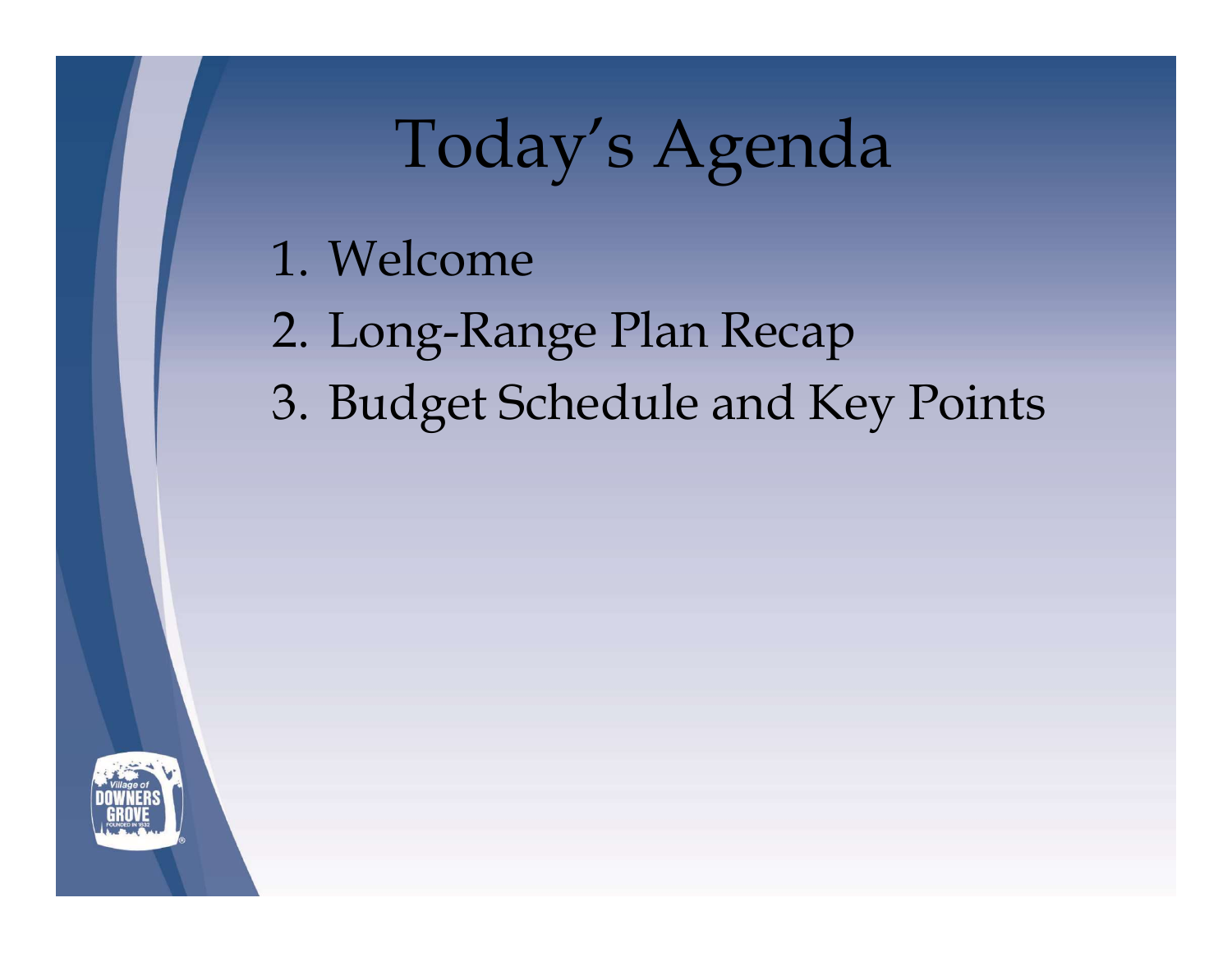#### 2021-2023 Long-Range Plan Recap

| 2021-2023 Long-Range Plan Recap                                                                                                                              |               |
|--------------------------------------------------------------------------------------------------------------------------------------------------------------|---------------|
| <b>TOPICS</b>                                                                                                                                                | <b>DATE</b>   |
| • Introduction and Overview<br>• Strategic Goals                                                                                                             | May 11        |
| • General Fund Sustainability<br>• Police Operations                                                                                                         | <b>May 18</b> |
| • Stormwater Fund Sustainability<br>• Village Facilities Replacement &<br><b>Sustainability Plan</b><br>• Property Tax Levy<br><b>• American Rescue Plan</b> | June 15       |
| • Downtown Management Corporation<br><b>Strategic Plan</b><br>• Downers Grove Economic Development<br><b>Corporation Strategic Plan</b>                      | August 3      |
| ● Priority Action Items                                                                                                                                      | August 17     |
| • Acceptance of the Long-Range Plan                                                                                                                          | September 14  |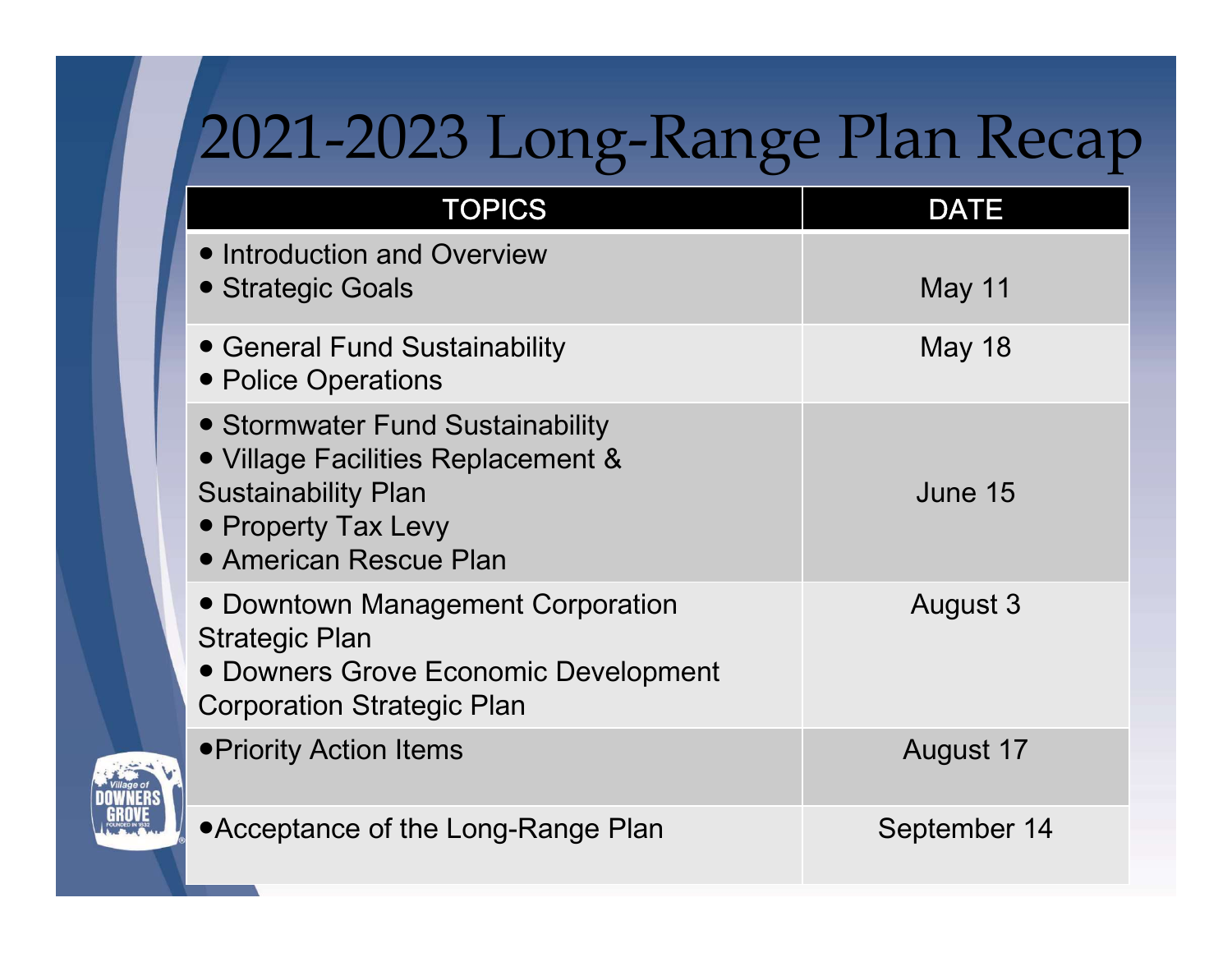# Budget Schedule Budget Schedule<br>Budget Introduction Tuesday, Oct. 19<br>Budget Discussion Tuesday, Nov. 2 **Budget Introduction**<br> **Coffee With the Council Saturday, Nov. 2**<br> **Coffee with the Council Saturday, Nov. 13**<br>
Budget Discussion/Budget Public Hearing Tuesday, Nov. 9<br>
Coffee with the Council Saturday, Nov. 13<br>
Budget Dis

Budget Discussion Tuesday, Nov. 2

Budget Discussion/Budget Public Hearing Tuesday, Nov. 9

Budget Discussion/Motion to Estimate Levy Tuesday, Nov. 16



Tax Levy Public Hearing/Budget Adoption Tuesday, Dec. 7

Adoption of Tax Levy Tuesday, Dec. 14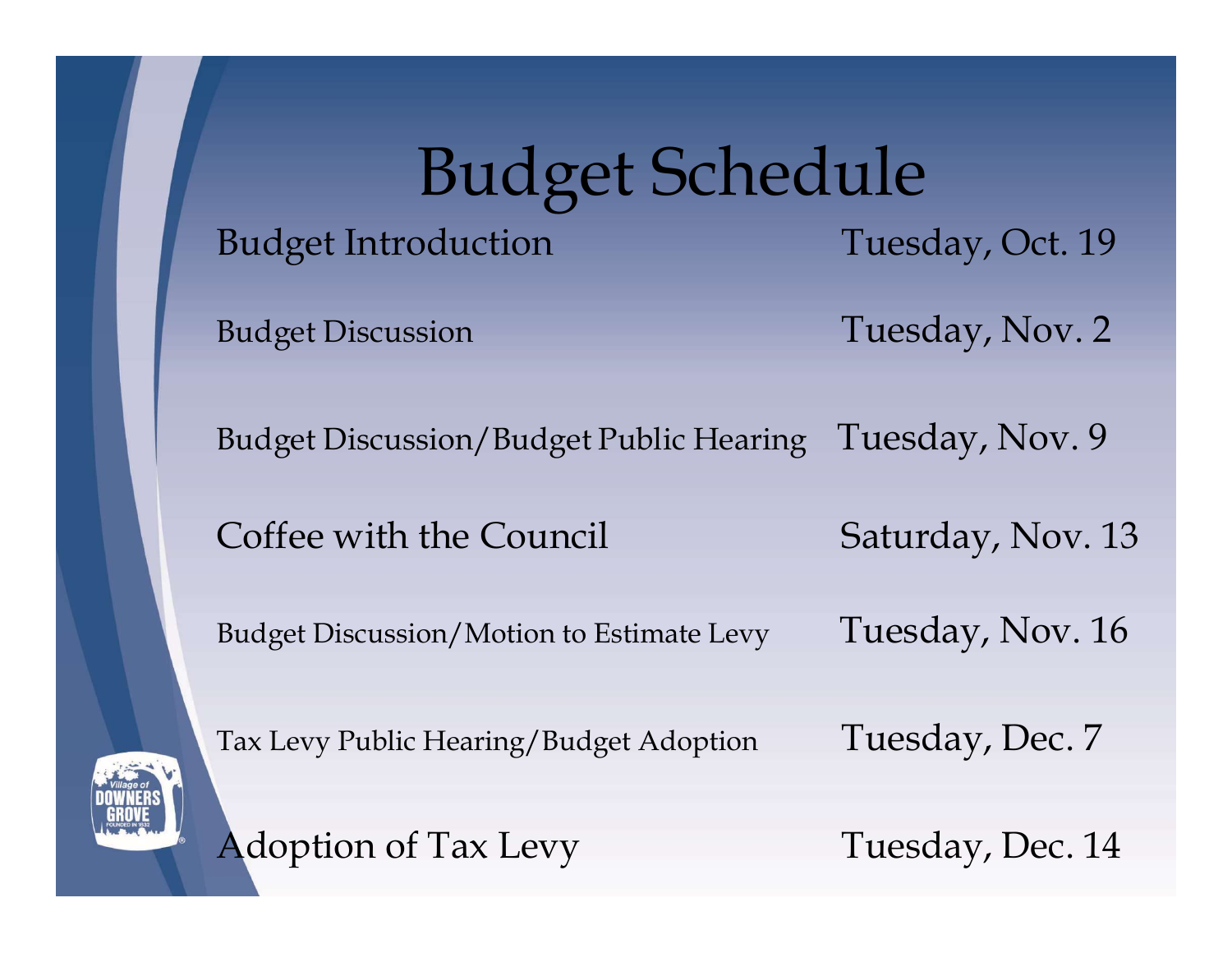## Key Points: FY22 Budget Key Points: FY22 Buoy<br>• Balanced General Fund<br>• Funding for Facilities Replacement and Sus<br>• No Increase in Operations Levy **Example 19 Funding Form Schools**<br>• Balanced General Fund<br>• Funding for Facilities Replacement and Sustainability Plan<br>• No Increase in Operations Levy<br>• Property Tax Levy Increase for Required Public Safety

- 
- 
- 
- Key Points: FY22 Budge<br>• Balanced General Fund<br>• Funding for Facilities Replacement and Sustainab<br>• No Increase in Operations Levy<br>• Property Tax Levy Increase for Required Public Sa<br>Pensions • Balanced General Fund<br>• Balanced General Fund<br>• Funding for Facilities Replacement and Sustainability Plan<br>• No Increase in Operations Levy<br>• Property Tax Levy Increase for Required Public Safety<br>• \$21.61 Million Investm Pensions • Balanced General Fund<br>• Balanced General Fund<br>• Funding for Facilities Replacement and Sustainability Plan<br>• No Increase in Operations Levy<br>• Property Tax Levy Increase for Required Public Safety<br>• S2.61 Million Investme • Balanced General Fund<br>• Funding for Facilities Replacement and Sustainability Plan<br>• No Increase in Operations Levy<br>• Property Tax Levy Increase for Required Public Safety<br>Pensions<br>• \$2.86 Million Investment in Infrastru • Funding for Facilities Replacement and Sustainability Plan<br>• No Increase in Operations Levy<br>• Property Tax Levy Increase for Required Public Safety<br>Pensions<br>• \$21.61 Million Investment in Infrastructure<br>• \$2.86 Million o • No Increase in Operations Levy<br>
• Property Tax Levy Increase for Required Pr<br>
• \$21.61 Million Investment in Infrastructure<br>
• \$2.86 Million of Federal & State Grants for !<br>
• Increase Staffing by 1 Full-time Position<br>
I
- 
- 
- 
- 
- 
- Property Tax Levy Increase for Required Public Safety<br>Pensions<br>• \$21.61 Million Investment in Infrastructure<br>• \$2.86 Million of Federal & State Grants for Street Maintenance<br>• Increase Staffing by 1 Full-time Position<br>In and Downtown Management Corporation